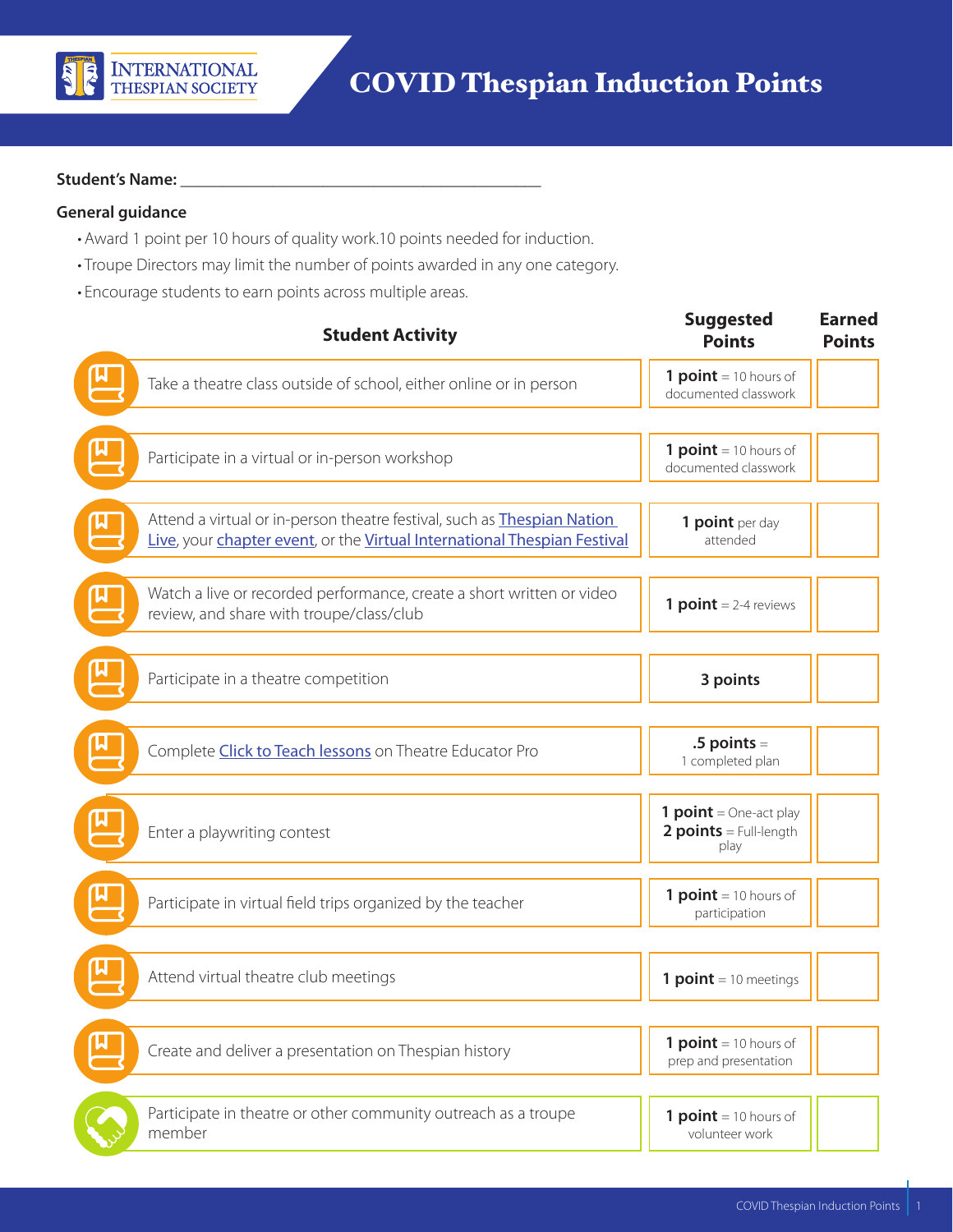| Perform at an outdoor community venue, such as an elementary<br>school playground or public park                      | $1$ point = 10 hours of<br>volunteer work                                             |  |
|-----------------------------------------------------------------------------------------------------------------------|---------------------------------------------------------------------------------------|--|
| Participate in a clothing, food, or other charity drive                                                               | $1$ point = 10 hours of<br>volunteer work                                             |  |
| Perform a virtual reading of public-domain book for a child care center,<br>elementary school or nursing home         | $1$ point = 10 hours of<br>volunteer work                                             |  |
| Raise \$500 for a Thespian Relief Grant to fund troupe dues and<br>induction fees for a troupe in need                | $1$ point = 10 hours of<br>volunteer work                                             |  |
| Create face masks for essential workers and/or seniors                                                                | $1$ point = 10 hours of<br>volunteer work                                             |  |
| Create a presentation or letter, and attend and advocate for theatre<br>n di B<br>education at a school board meeting | $1$ point = 10 hours of<br>volunteer work                                             |  |
| Participate in <b>TIOS</b> activities to promote theatre education in the<br>8 O O<br>school and community            | 1 $point = 10$ hours of<br>volunteer work                                             |  |
| Prepare for and participate in a virtual meeting with a local, state, or<br>federal elected official                  | $1$ point = 10 hours of<br>volunteer work                                             |  |
| Serve as a troupe officer                                                                                             | <b>6 points</b> = President<br><b>5 points</b> = Secretary<br>$4 points = All Others$ |  |
| Serve as a Student Thespian Officer for your chapter                                                                  | 8 points                                                                              |  |
| Organize or participate in troupe fundraising                                                                         | 1 $point = 10$ hours of<br>volunteer work                                             |  |
| Mentor a newer Thespian about attending chapter festivals or the<br>International Thespian Festival                   | 1 $point = 10$ hours of<br>mentoring                                                  |  |
| Record a tutorial on a tech theatre skill                                                                             | 1 $point = 10$ hours of<br>prep and presentation                                      |  |
| Write, perform and record an original song/monologue                                                                  | .5 points                                                                             |  |
| Perform in or stage manage a hybrid "open mic" event with your troupe                                                 | .5 $points = perform$<br><b>1 point</b> = stage manage                                |  |